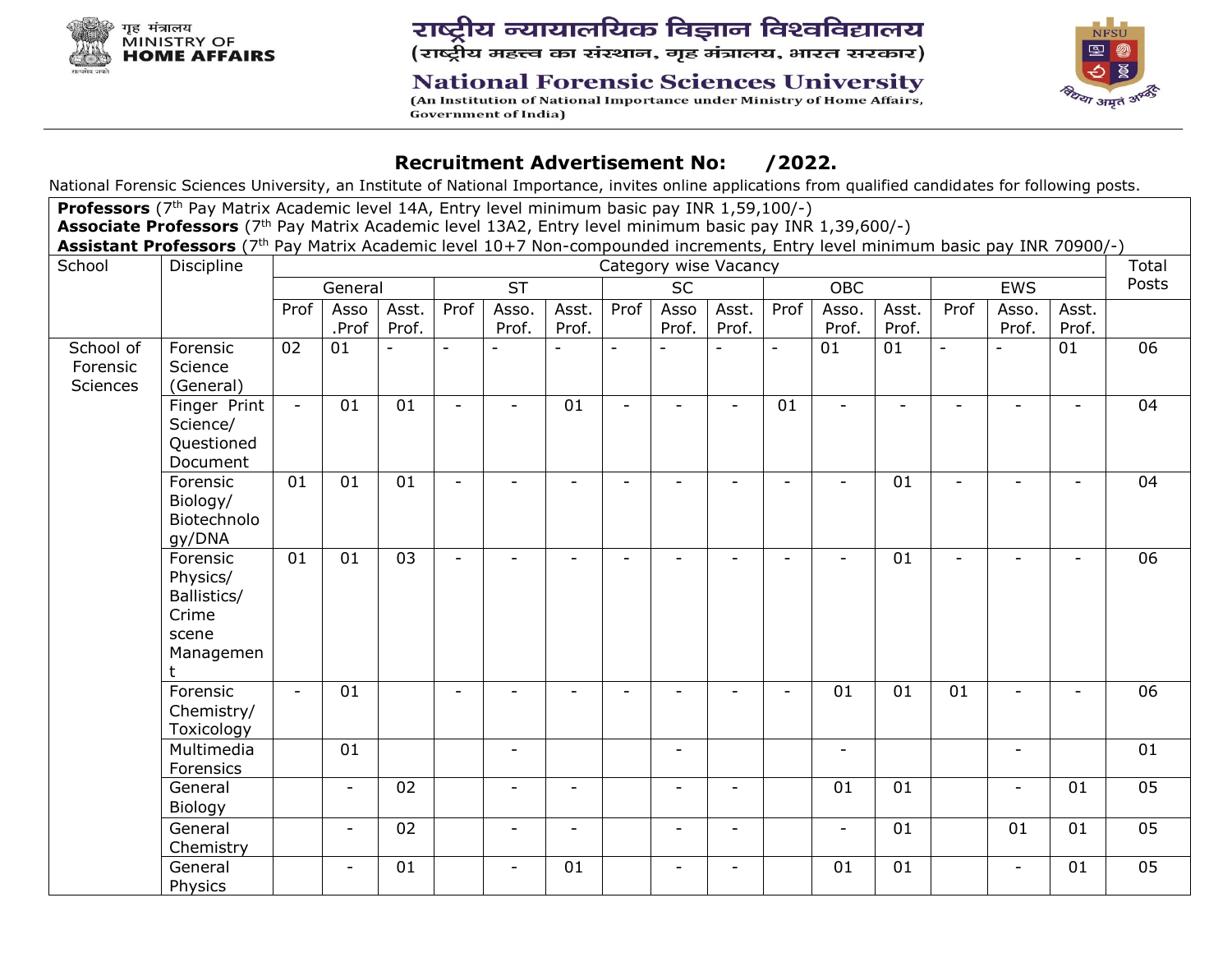| School of<br>Medico-    | Forensic<br>Science                    | $\overline{\phantom{a}}$ | $\overline{\phantom{a}}$ |                          | $\overline{\phantom{a}}$ | $\overline{\phantom{a}}$ |                          | $\blacksquare$           | $\blacksquare$           |                          | 01                       | $\overline{\phantom{a}}$ |                          | $\blacksquare$           | 01                       |                          | 02              |
|-------------------------|----------------------------------------|--------------------------|--------------------------|--------------------------|--------------------------|--------------------------|--------------------------|--------------------------|--------------------------|--------------------------|--------------------------|--------------------------|--------------------------|--------------------------|--------------------------|--------------------------|-----------------|
| legal<br>studies        | Forensic<br>Medicine<br>##             | 01                       |                          | $\overline{\phantom{a}}$ | $\overline{a}$           |                          | $\mathbf{r}$             | $\overline{a}$           |                          | 01                       | $\equiv$                 |                          | $\overline{a}$           | $\sim$                   |                          | $\mathbf{r}$             | 02              |
|                         | Forensic<br>Odontology                 |                          | 01                       | $\overline{\phantom{a}}$ |                          | $\overline{\phantom{a}}$ | $\overline{\phantom{a}}$ |                          | $\overline{\phantom{a}}$ | 01                       |                          | $\overline{\phantom{a}}$ | $\overline{\phantom{a}}$ |                          | $\overline{\phantom{a}}$ | $\overline{\phantom{a}}$ | 02              |
|                         | Humanitari<br>an Forensic              |                          | $\blacksquare$           | $\sim$                   |                          | $\overline{\phantom{a}}$ | 01                       |                          | 01                       | $\sim$                   |                          | $\sim$                   | $\blacksquare$           |                          | $\sim$                   | $\sim$                   | 02              |
|                         | Toxicology                             |                          | $\overline{01}$          | $\overline{\phantom{a}}$ |                          | $\overline{\phantom{a}}$ | $\overline{01}$          |                          | $\overline{\phantom{a}}$ | $\overline{\phantom{a}}$ |                          | 01                       | 01                       |                          | $\overline{\phantom{a}}$ | 01                       | 05              |
|                         | Forensic<br>Nursing                    |                          |                          | $\blacksquare$           |                          |                          | 01                       |                          |                          | $\sim$                   |                          |                          | $\sim$                   |                          |                          | $\mathbb{Z}^2$           | 01              |
| School of<br>Cyber      | Cyber<br>Security                      | $\blacksquare$           | $\sim$                   | $\overline{03}$          | $\sim$                   | $\overline{01}$          | $\blacksquare$           | 01                       | $\blacksquare$           | $\overline{02}$          | 01                       | $\overline{\phantom{a}}$ | $\blacksquare$           | $\overline{\phantom{a}}$ | 01                       | 01                       | 10              |
| Security<br>and Digital | Digital<br>Forensics                   | 01                       | $\overline{\phantom{a}}$ | 02                       | $\overline{\phantom{a}}$ | $\overline{\phantom{a}}$ | $\overline{\phantom{a}}$ | $\overline{\phantom{a}}$ | $\overline{\phantom{a}}$ | $\overline{\phantom{a}}$ | $\overline{\phantom{a}}$ | 01                       | 02                       | $\overline{\phantom{a}}$ | 01                       | 01                       | $\overline{08}$ |
| Forensics               | <b>IOT/SCADA</b>                       | 01                       |                          | 03                       | $\sim$                   | $\overline{\phantom{a}}$ | $\sim$                   |                          | $\blacksquare$           | 01                       | $\omega$                 | $\overline{01}$          |                          | $\overline{a}$           | $\overline{\phantom{0}}$ | $\overline{a}$           | 06              |
|                         | IT/Compute<br>r.                       | $\overline{\phantom{a}}$ | 01                       | 04                       | 01                       | $\overline{\phantom{a}}$ | 01                       | $\overline{\phantom{a}}$ | 01                       | 01                       | $\overline{\phantom{a}}$ | $\overline{\phantom{a}}$ | 01                       | $\overline{\phantom{a}}$ | $\overline{a}$           |                          | 10              |
| School of<br>Managemen  | Applications<br>Forensic<br>Accounting | 01                       | 01                       | 01                       | $\omega$                 | $\overline{\phantom{a}}$ | $\overline{\phantom{a}}$ | $\overline{\phantom{a}}$ | $\overline{\phantom{a}}$ | $\blacksquare$           | $\omega$                 | $\overline{\phantom{a}}$ | 01                       | $\blacksquare$           | $\overline{\phantom{a}}$ | $\overline{\phantom{0}}$ | 04              |
| t Studies               | General<br>Managemen<br>t              | $\blacksquare$           | $\overline{a}$           | 01                       | $\overline{\phantom{a}}$ | $\overline{\phantom{a}}$ | $\overline{\phantom{a}}$ | $\blacksquare$           | $\overline{\phantom{a}}$ | 01                       | $\overline{\phantom{a}}$ | 01                       | 01                       | 01                       | $\overline{\phantom{a}}$ | $\overline{\phantom{a}}$ | 05              |
|                         | Hospital<br>Administrati<br>on         | $\mathbb{L}$             | 01                       | 01                       | $\sim$                   | $\blacksquare$           | $\sim$                   | $\overline{a}$           | $\overline{\phantom{a}}$ | 01                       | $\sim$                   | $\sim$                   | 01                       | 01                       | $\overline{\phantom{a}}$ | 01                       | 06              |
|                         | Accounts<br>and Finance                | $\equiv$                 | 01                       | 01                       | $\overline{\phantom{a}}$ | $\overline{\phantom{a}}$ | 01                       | 01                       | $\overline{\phantom{a}}$ | $\overline{\phantom{a}}$ | 01                       | 01                       | 01                       | $\overline{\phantom{a}}$ | $\blacksquare$           | $\blacksquare$           | 07              |
|                         | Cyber<br>Security<br>Managemen<br>t    | 01                       | $\overline{\phantom{a}}$ | 01                       | $\sim$                   | $\blacksquare$           | 01                       | $\sim$                   | 01                       | $\overline{a}$           | $\sim$                   | $\overline{a}$           | 01                       | $\overline{a}$           |                          |                          | 05              |
|                         | Research<br>Methodolog<br>v            |                          | $\overline{a}$           | $\sim$                   |                          | $\overline{\phantom{a}}$ | $\overline{\phantom{a}}$ |                          | 01                       | 01                       |                          | $\overline{a}$           | 01                       |                          | $\overline{a}$           | $\overline{a}$           | 0 <sub>3</sub>  |
|                         | Data<br>Analytics                      |                          | $\overline{\phantom{a}}$ | 01                       |                          | $\overline{\phantom{a}}$ | $\overline{\phantom{a}}$ |                          | 01                       | $\sim$                   |                          | $\overline{\phantom{a}}$ | 01                       |                          | $\overline{\phantom{a}}$ | $\overline{\phantom{a}}$ | 0 <sub>3</sub>  |
|                         | OB/HR                                  |                          | 01                       | $\overline{\phantom{a}}$ |                          | $\overline{\phantom{a}}$ | $\overline{\phantom{a}}$ |                          | $\blacksquare$           | 01                       |                          | $\blacksquare$           | 01                       |                          | $\blacksquare$           | $\overline{a}$           | 03              |
| School of               | Police                                 | $\blacksquare$           |                          | $\overline{01}$          | $\overline{\phantom{a}}$ |                          | $\overline{\phantom{a}}$ | $\overline{\phantom{a}}$ |                          | $\overline{\phantom{a}}$ | $\overline{01}$          |                          | $\overline{01}$          | $\overline{\phantom{a}}$ |                          |                          | 03              |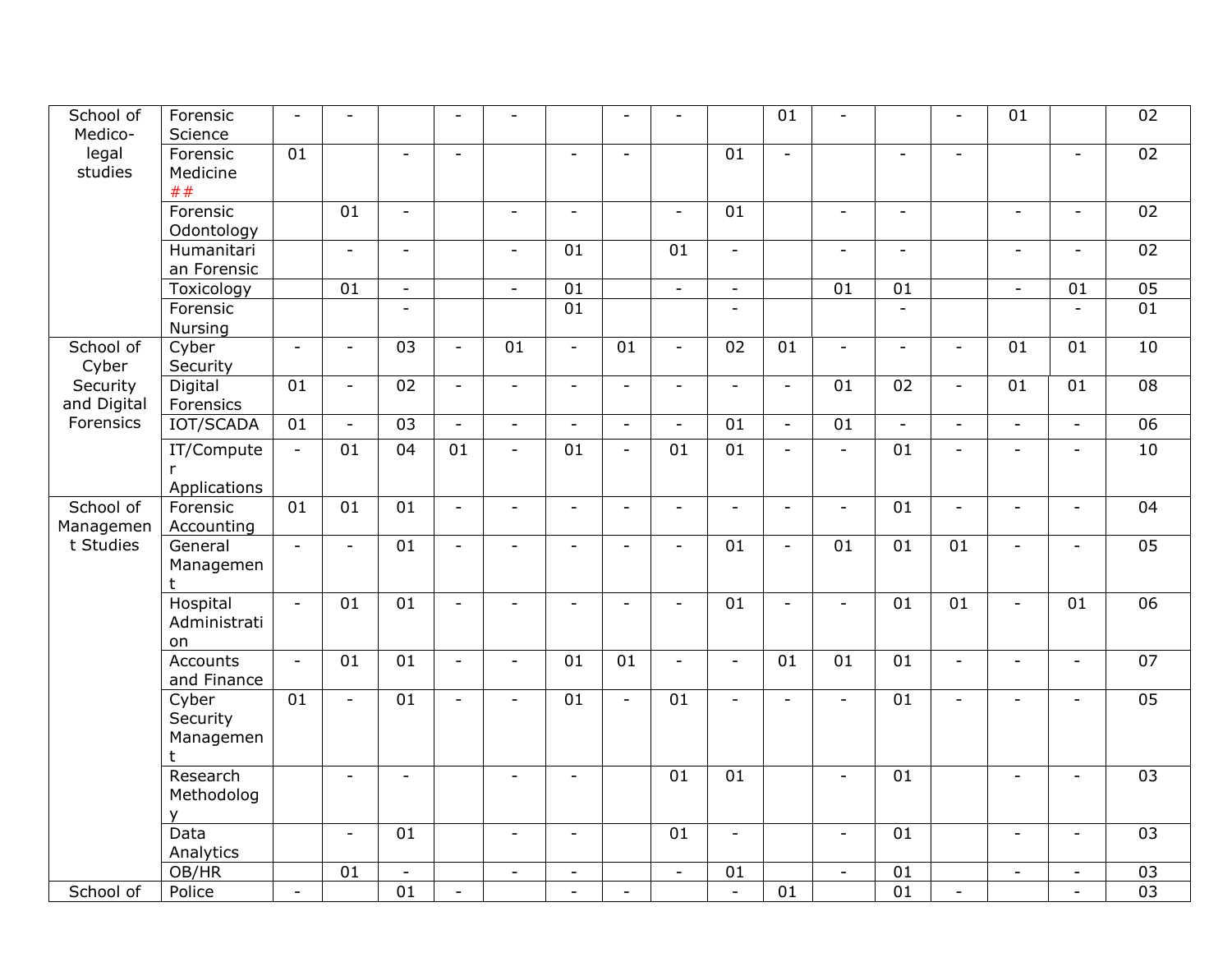| police                                | Administrati                                                                                                                                                           |                |                          |                          |                          |                          |                          |                          |                          |                 |                          |                                                                              |                          |                          |                          |                          |                 |
|---------------------------------------|------------------------------------------------------------------------------------------------------------------------------------------------------------------------|----------------|--------------------------|--------------------------|--------------------------|--------------------------|--------------------------|--------------------------|--------------------------|-----------------|--------------------------|------------------------------------------------------------------------------|--------------------------|--------------------------|--------------------------|--------------------------|-----------------|
| science and<br>security               | on.                                                                                                                                                                    |                |                          |                          |                          |                          |                          |                          |                          |                 |                          |                                                                              |                          |                          |                          |                          |                 |
| studies                               | Security<br>Scie./Securi<br>ty Techno.                                                                                                                                 |                |                          | 01                       |                          | 01                       | 01                       |                          | $\sim$                   | $\equiv$        |                          | $\sim$                                                                       | 01                       |                          | $\blacksquare$           | $\overline{a}$           | 04              |
|                                       | Homeland/<br>Internal<br>Security                                                                                                                                      |                |                          |                          |                          | $\overline{\phantom{a}}$ | $\sim$                   |                          |                          | 01              |                          | 01                                                                           | $\overline{01}$          |                          |                          |                          | $\overline{03}$ |
| School of                             | Law                                                                                                                                                                    | $\blacksquare$ | $\overline{\phantom{a}}$ | 02                       | $\sim$                   | $\overline{\phantom{a}}$ | $\overline{\phantom{a}}$ | $\overline{\phantom{a}}$ | $\overline{\phantom{a}}$ | 01              | 01                       | 01                                                                           | 01                       | $\overline{\phantom{a}}$ | $\overline{\phantom{a}}$ | $\overline{\phantom{a}}$ | 06              |
| Law,<br>Forensic                      | Data<br>Science                                                                                                                                                        |                |                          | 01                       |                          | 01                       | $\overline{\phantom{a}}$ |                          | 01                       | 01              |                          |                                                                              | 01                       |                          | $\blacksquare$           |                          | 05              |
| Justice and<br>Policy<br>studies      | General<br>Computer<br>Appli./IT                                                                                                                                       |                |                          |                          |                          | $\overline{\phantom{a}}$ | $\overline{a}$           |                          |                          |                 |                          | 01                                                                           | 01                       |                          |                          |                          | 02              |
|                                       | Mathematic<br>s/Statistics                                                                                                                                             |                |                          | $\overline{\phantom{a}}$ |                          |                          | $\overline{\phantom{a}}$ |                          |                          | 01              |                          |                                                                              | $\overline{\phantom{a}}$ |                          |                          | $\sim$                   | 01              |
|                                       | English                                                                                                                                                                |                |                          | 01                       |                          |                          | $\blacksquare$           |                          |                          |                 |                          |                                                                              |                          |                          |                          | $\overline{\phantom{0}}$ | 01              |
| School of<br>Engineering              | Structural<br>Engineering                                                                                                                                              | $\omega$       | 01                       | $\blacksquare$           | $\overline{01}$          | $\overline{\phantom{a}}$ | $\overline{\phantom{a}}$ |                          | $\overline{\phantom{a}}$ | $\overline{01}$ | $\overline{\phantom{a}}$ | 01                                                                           | $\overline{01}$          |                          |                          |                          | 05              |
| and<br>Technology                     | Nano<br>Technology                                                                                                                                                     | 01             |                          | $\sim$                   | $\sim$                   |                          | 01                       | $\blacksquare$           |                          | $\overline{a}$  | $\overline{\phantom{a}}$ |                                                                              | 01                       | $\overline{\phantom{a}}$ |                          | $\sim$                   | $\overline{03}$ |
|                                       | Food<br>Technology                                                                                                                                                     |                | 01                       | $\overline{\phantom{0}}$ |                          | $\sim$                   | $\blacksquare$           |                          | $\overline{a}$           | 01              |                          | $\equiv$                                                                     | 01                       |                          |                          | 01                       | 04              |
| School of                             | Pharmacy                                                                                                                                                               | 01             |                          | 01                       | $\overline{\phantom{a}}$ | $\sim$                   | $\overline{\phantom{a}}$ |                          | $\blacksquare$           |                 | $\blacksquare$           | 01                                                                           | $\overline{\phantom{a}}$ |                          |                          | $\overline{\phantom{a}}$ | $\overline{03}$ |
| Pharmacy                              | Chemistry                                                                                                                                                              | $\omega$       | 01                       | $\overline{01}$          | $\mathbb{Z}^2$           | $\sim$                   | $\blacksquare$           | 01                       | $\mathcal{L}$            | 01              | $\mathbf{r}$             | $\mathbb{Z}^2$                                                               | $\mathbb{Z}^2$           | $\mathbf{r}$             | $\overline{a}$           | $\mathbf{r}$             | $\overline{04}$ |
|                                       | Environmen<br>t Science                                                                                                                                                |                |                          | $\overline{a}$           |                          | $\overline{\phantom{a}}$ | $\overline{a}$           |                          | $\sim$                   |                 |                          | 01                                                                           | 01                       |                          | $\overline{\phantom{0}}$ | $\sim$                   | 02              |
| School<br>of<br>Forensic              | Forensic<br>Psychology                                                                                                                                                 | 01             | 01                       | $\overline{\phantom{a}}$ | $\sim$                   | 01                       | $\blacksquare$           |                          |                          |                 | $\equiv$                 | $\sim$                                                                       | 01                       | $\blacksquare$           | $\overline{a}$           | 01                       | 05              |
| Psychology                            | Criminology                                                                                                                                                            | $\blacksquare$ |                          | 01                       | $\blacksquare$           | $\overline{\phantom{a}}$ | 01                       |                          | 01                       | 01              | 01                       | $\overline{\phantom{a}}$                                                     | 01                       | $\overline{\phantom{a}}$ | 01                       | 01                       | 08              |
| School<br>of<br>Behavioral<br>Science | Clinical<br>Psychology<br>#                                                                                                                                            | $\overline{a}$ |                          |                          |                          |                          | $\overline{a}$           | 01                       | 01                       | 01              | $\mathbf{r}$             |                                                                              | 01                       |                          |                          | 01                       | 05              |
|                                       | Neuro<br>Psychology                                                                                                                                                    |                |                          |                          |                          | $\blacksquare$           | $\sim$                   |                          | 01                       | 01              |                          | $\overline{\phantom{a}}$                                                     | $\sim$                   |                          | $\overline{a}$           | $\overline{a}$           | 02              |
| School<br>of<br>open<br>Learning      | Open<br>Learning                                                                                                                                                       |                |                          |                          |                          | $\overline{a}$           | $\equiv$                 |                          | $\overline{a}$           |                 |                          | $\sim$                                                                       | 01                       |                          | 01                       | $\blacksquare$           | 02              |
|                                       | # For the post of professor, Associate Professor<br>Rehabilitation Council of India approved Institute is mandatory along with other requirements mentioned hereunder. |                |                          |                          |                          |                          |                          |                          |                          |                 |                          | and Assistant Professor in Clinical psychology, M. Phil. Clinical Psychology |                          |                          |                          |                          | from            |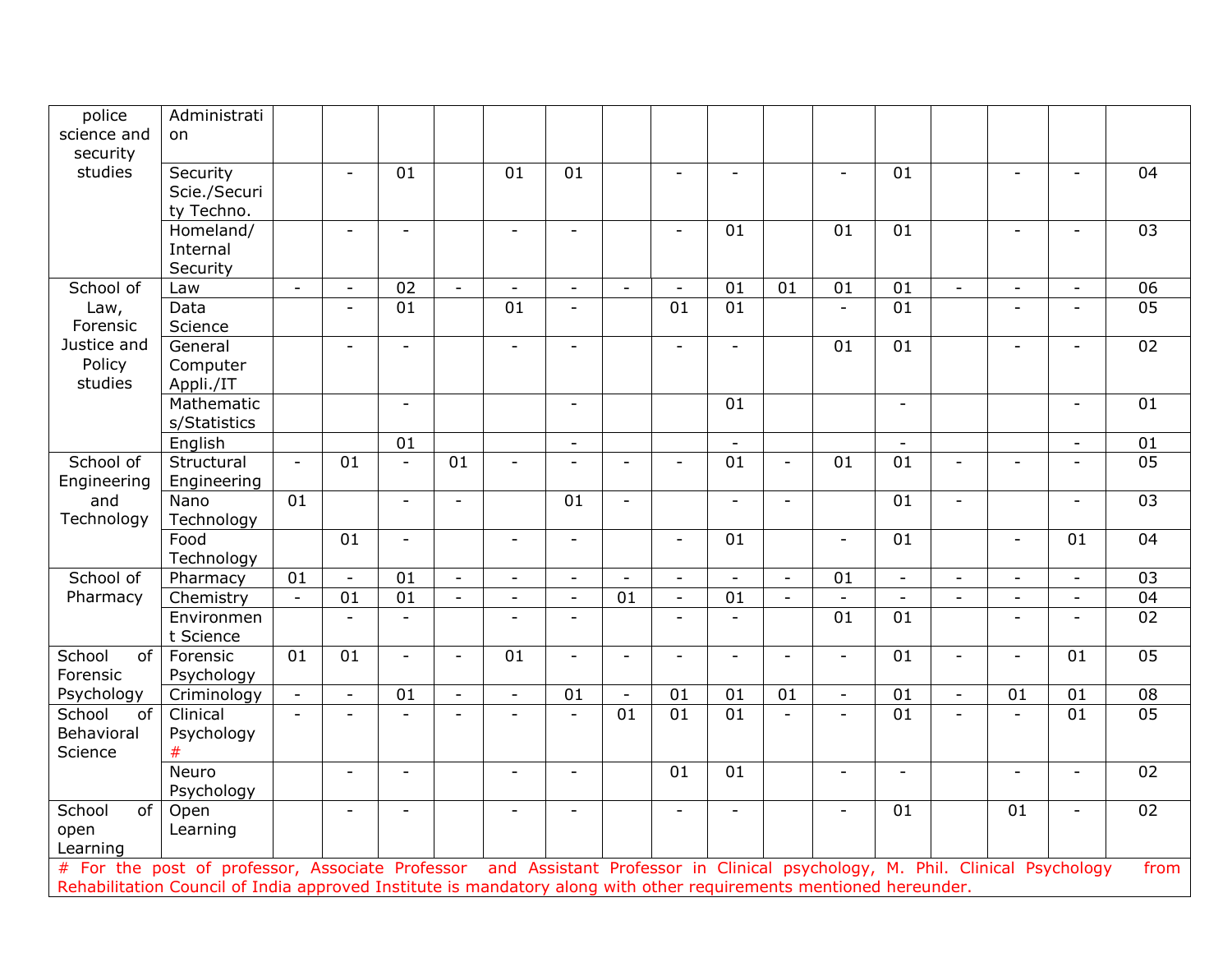#### ## **Candidate fulfilling below-mentioned criteria will also be eligible to apply:**

- A medical qualification included in the I or II schedule or part II of the third schedule to the Indian medical council Act of 1956 (Persons possessing qualifications included in part II of the third schedule should also fulfill the condition specified in Section 13 (3) of the Act.).
- A post-graduate qualification e.g. MD/ MS or a recognized qualification equivalent thereto in the respective discipline/ subject.

For more details pertaining to required educational qualification, experience, other essential requirements and how to apply etc. Please refer our website [www.nfsu.ac.in](http://www.nfsu.ac.in/). Last date for submission of online application is **21/05/2022**. Separate application to be made for individual post. **Date: 03/05/2022 Executive Registrar**

Important note for all posts:

- The applicant has to pay Rs. 500/- as application fee for each application online. Candidates from SC and ST Category, disabled candidates and women candidates are exempted from paying the application fee.
- It would be discretionary for the University not to consider the candidates who are not likely to serve the University for minimum period of 5 years from joining the University to Retirement.
- Reservation for disabled and for Ex-Servicemen is applicable as per Govt. of India norms.
- Wherever grading or any other system than the percentage is followed, the result of the candidate should be converted into percentage on the basis of percentage conversion table declared by the concerned University.

Wherever education qualification is required as first class or second class, minimum 60 % is to be considered as first class, whereas minimum 48 % is to be considered as second class.

- All newly recruited officers/employees shall be on probation for one year
- They have to undergo such training and pass such examination as may be prescribed by the university from time to time.
- The candidates selected will be required to furnish a security and surety for such amount and for such period as may be prescribed by the university.
- Candidates applying in the OBC category should have valid non-creamy layer certificate as per GoI rules at the time of online application.
- Candidate in service of Government/ Semi-Government/PSUs should have NOC obtained from his/ her employer or he has to intimate his employer in advance about his/her application according to rules of the concerned employer in this behalf.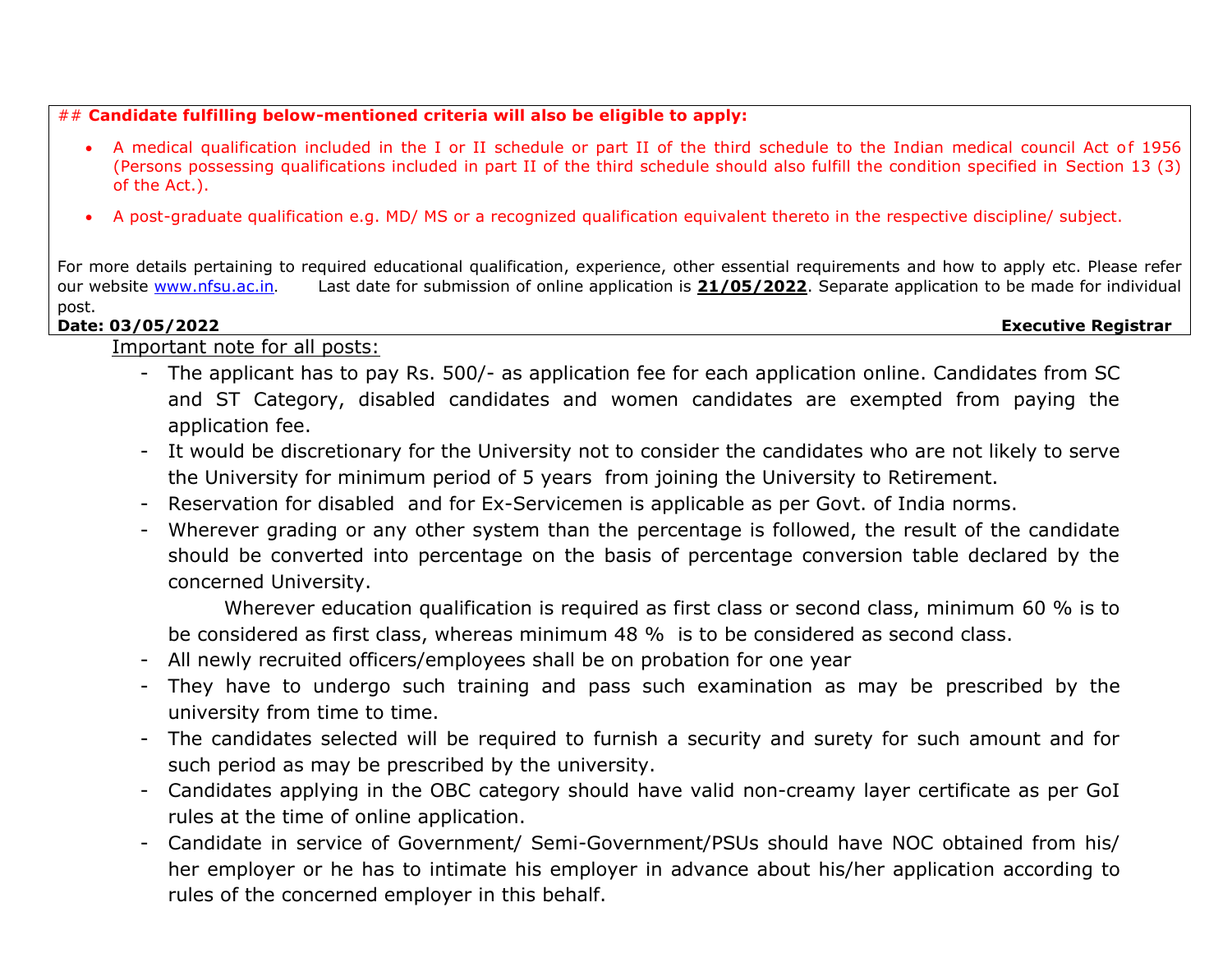- The candidate will be required to produce all documents relating to educational qualifications, category (SC, ST, OBC, EWS, Physical disability etc.), experience, other essential requirements etc. at the time of interview, failing which, his candidature will be cancelled.
- The date for determining the eligibility of all candidates in every respect shall be prescribed closing date for submission of online application.
- If it is detected at any time, even during the service, that the documents uploaded by the candidate are fake or the candidate has undesirable antecedents/ background and has suppressed the said information, his/her service shall be liable to be terminated.
- If it is detected at any time, even during the service, that the details provided are wrong or documents produced by the candidate are fake or the candidate has undesirable antecedents/ background and has suppressed the said information, his/her service shall be liable to be terminated.
- In case of any inadvertent mistake in the process of selection, which may be detected at any stage, even after issuance of appointment letter, or after appointment, the university reserves the right to modify, withdraw/ cancel any communication made to/ appointment of the candidate.
- The prescribed qualifications are minimum and the mere fact that a candidate possesses the same does not create any right in his/ her favour for being called for interview.
- Selection of candidates will be made through interview. The university reserves the right to restrict the number of candidates to be called for interview on the basis of screening test and /or on the basis of experience. No correspondence will be entertained from the applicants who are not shortlisted for the interview.
- The University may consider a candidate for lower post than the post applied for.
- Canvassing in any form on behalf of or by any candidate will disqualify him/her from being considered.
- Selected candidate may be appointed at or transferred to University Head Quarter or any campus (present or to be established hence forth) of the University.

Details of minimum Educational qualification , experience and other essential requirements for the posts.

|    | Sr.   Name of post   Educational Qualification |              |                                                                |  |  | experience and other essential Total no. of posts |
|----|------------------------------------------------|--------------|----------------------------------------------------------------|--|--|---------------------------------------------------|
| no |                                                | requirements |                                                                |  |  |                                                   |
|    | Professors                                     |              | Ph.D. in relevant/allied discipline with first class at master |  |  |                                                   |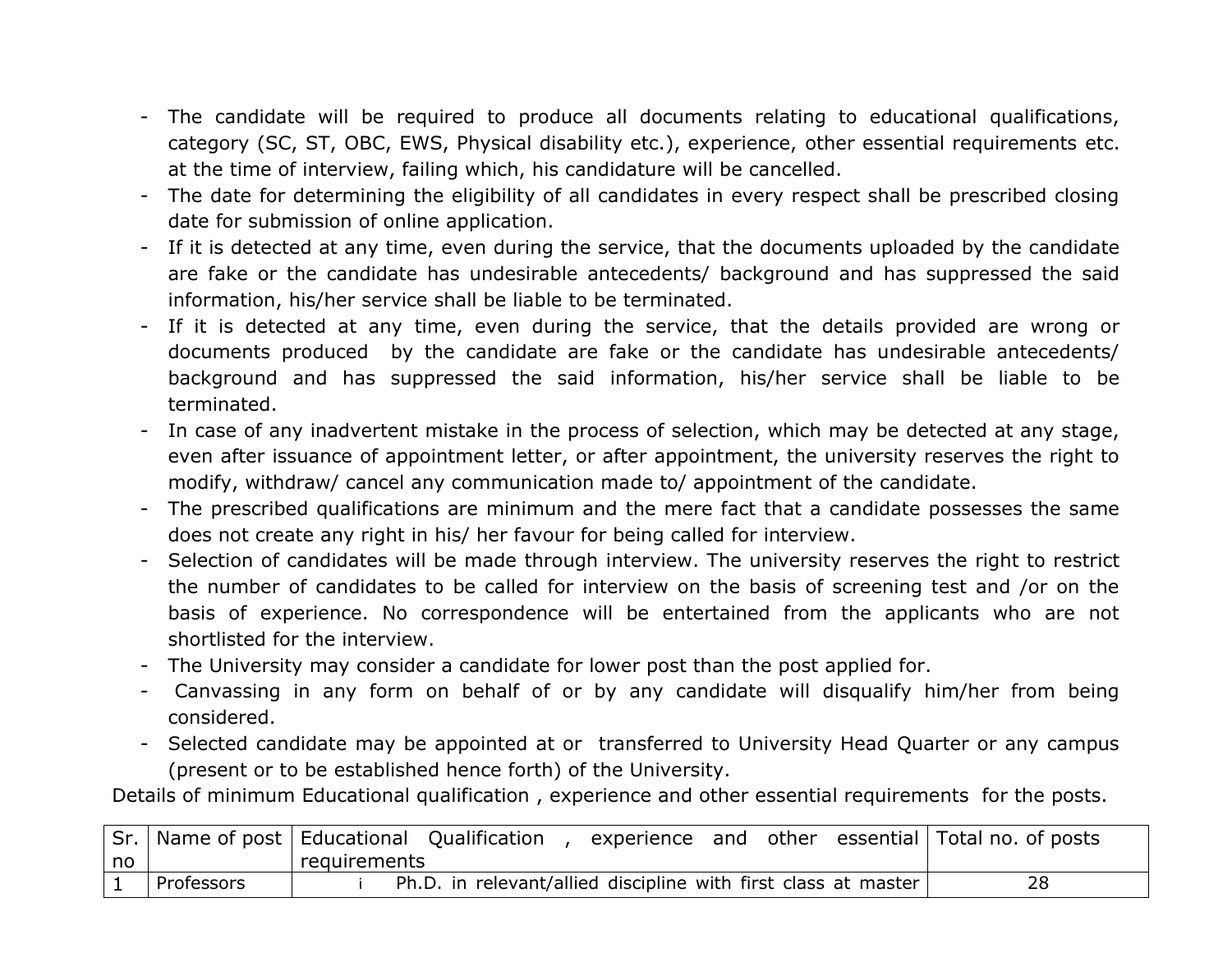|                |                         | level.<br>ij<br>Experience of 10 years after Ph.D. or 13 years total (not<br>counting Ph.D. enrolment period) out of which 07 years are<br>to be after Ph.D. At least four years to be at Associate<br>Professor level in Level 13A2* or equivalent in an institution<br>of repute.<br>Two PhD Degrees guided in career as sole or principal<br>iii<br>supervisor. The following during the past 04 years (i) 03<br>papers in SCI journals (ii) One High value sponsored or<br>consultancy<br>project<br>iii)Academic)<br>outreach<br>activity<br>equivalent to two self-financed courses offered as<br>coordinator and main teacher (iv) "Contributory Research<br>and Laboratory Work"<br><b>Desirable:</b> One or more Patents; supervised more than<br>three students for Ph.D; Preparing E-Learning material. At<br>least one self-financed short-term course offered every year,<br>Strong liaison with industry, Offering significant support to<br>institute management; High value sponsored or consultancy<br>projects.<br>*Candidates having at least four years experience as<br>Associate Professor in AGP 9000 would also be eligible to<br>apply for this post. |    |
|----------------|-------------------------|--------------------------------------------------------------------------------------------------------------------------------------------------------------------------------------------------------------------------------------------------------------------------------------------------------------------------------------------------------------------------------------------------------------------------------------------------------------------------------------------------------------------------------------------------------------------------------------------------------------------------------------------------------------------------------------------------------------------------------------------------------------------------------------------------------------------------------------------------------------------------------------------------------------------------------------------------------------------------------------------------------------------------------------------------------------------------------------------------------------------------------------------------------------------------------|----|
| $\overline{2}$ | Associate<br>Professors | Ph.D. in relevant/allied discipline with first class at master<br>$\mathbf{i}$<br>level.<br>ii Experience of 06 years after Ph.D. or 09 years total out of which<br>03 years should be after Ph.D. Three years at the level of<br>Assistant Professor with AGP of 8000/- or equivalent* in a<br>reputed university, R&D Lab or relevant industry<br>04 papers in SCI journals after Ph.D, one Ph.D. guided as<br>iii<br>sole or principal supervisor plus one continuing. Two projects<br>ongoing or one project ongoing and one completed and<br>"Contributory Research and Laboratory Work"<br>*Candidates possessing requisite experience as Assistant                                                                                                                                                                                                                                                                                                                                                                                                                                                                                                                      | 49 |